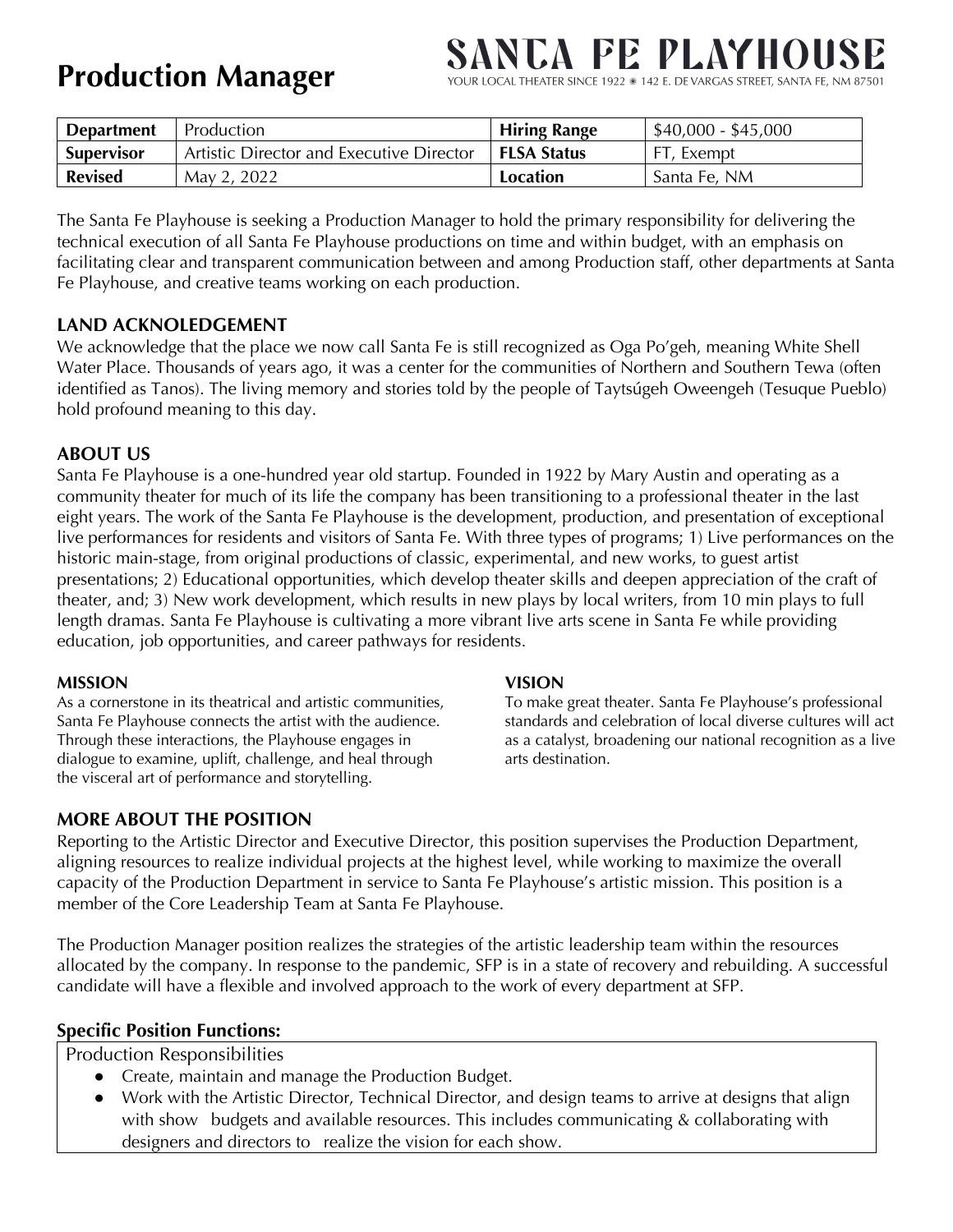- Manage the production process for each show, and facilitate the flow of information and alignment of activity among production departments, between production staff and design teams, directors, stage managers, and other departments at Santa Fe Playhouse.
- Build and execute designer and crew contracts.
- Hire and train crew and over-hire staff as needed for each show.
- Schedule and lead all production meetings, including for all tech nights and previews.
- Ensure continued production support and maintenance throughout a show's run.
- Supervise the part-time members of the production department team, including the Technical Director, the Properties Master, the Audio/Visual & Lighting Supervisors, and any seasonal or contract Production Department employees or contractors.
- Work with the production Department to continually improve the capacity of the department and the quality of our work and workplace.
- Actively lead and support SFP's commitment to safety in the workplace, including co-chairing the Safety Committee.
- Actively support SFP's commitments to Equity, Diversity, Inclusion, and Access.
- Oversee the communication with renting and/or presenting organizations producing in our space.
- All other duties as assigned.

#### Facilities Responsibilities

- Plan and advocate for future equipment purchases for the theatre and beyond if in the best interest of Santa Fe Playhouse.
- Collaborate with Management in maintaining and attending to facility needs and up keep.
- Communicate with other departments regarding space use.

Company-Wide Responsibilities

- Commit to Santa Fe Playhouse's policy of anti-racism and radical inclusivity. This includes participating in anti-bias/anti-harassment training, familiarizing yourself with the policies in the employee handbook, engaging in EDI work at Santa Fe Playhouse, and furthering your own independent journey with anti-racism.
- Cross-departmental collaboration, including participating in at least one Santa Fe Playhouse working group, committee, and/or taskforce outside of your own department.
- Advocate for policies both internally and externally that further advance Santa Fe Playhouse's stated values on an organizational, local, and national scale.
- Contribute in meaningful ways to the culture at Santa Fe Playhouse.
- Act as an ambassador for Santa Fe Playhouse in the local community and beyond.

Supervisory Responsibilities

- Responsible for providing employees and contractors timely, candid, and constructive performance feedback; developing employees and contractors to their fullest potential and providing challenging opportunities that enhance employee career growth; developing the appropriate talent pool to ensure adequate bench strength and succession planning; recognizing and rewarding team for accomplishments. Additionally, this position will:
	- o Select, train, and develop an effective and efficient team including:
	- o Interviewing applicants and select new employees;
	- o Supervising the department orientation and training of new employees;
	- o Recommending salary increases, promotions, transfers, disciplinary actions, and dismissals in conformance with company policy and procedures; and
	- o Conducting annual performance reviews.
- Have substantial knowledge of leadership, teamwork, and management principles in line with the values of the organization.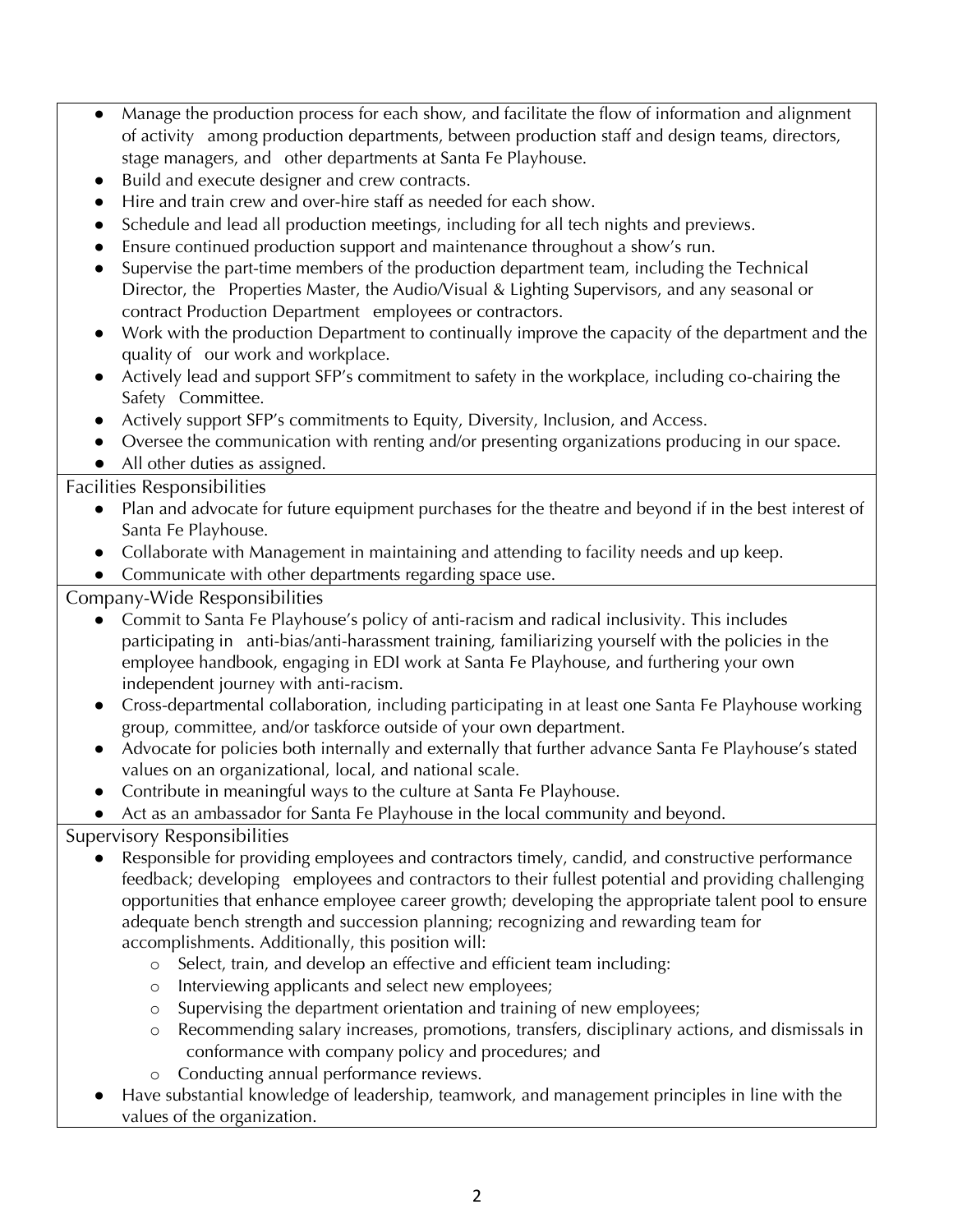● **Direct Reports:** Production Manager supervises the Technical Director, Properties Master, Audio/Visual & Lighting Supervisors, Production Interns and Fellows, Wardrobe Supervisor, and other Production Personnel.

#### **Qualifications/Skills:**

Experience:

- Minimum of five years of experience in theatrical production, stage management, production management, and/or technical direction out of school.
- Four years previous supervisory experience required
- Knowledge of artist/creative contractual agreements
- Experience working with managers and artists with diplomacy, discretion, professionalism
- Demonstrated competency in Google Workspace, MS Office (Excel, Word, PowerPoint), calendaring and screen-sharing/online meeting applications.
- Demonstrated history of working with people from diverse cultures, backgrounds and economic strata
- Demonstrated commitment to social justice
- A current driver's license and clean driving record preferred

Essential Knowledge, Skills, and Abilities:

- Demonstrated personnel and budget management experience;
- Excellent written and oral communication skills;
- Experience in the Santa Fe theater scene, with a good knowledge of artists and technicians is a plus;
- Ability to align stakeholders towards common goals while negotiating competing priorities;
- Ability to maintain a positive attitude under pressure;
- Willingness and ability to make decisions in a fast-paced environment as and when needed in line with the priorities of the organization;
- Strong knowledge of Microsoft Office is necessary. Working knowledge of CAD software a plus;
- Ability to work nights, weekends, and many times more than a 10-6p span of day.
- High level of attention to detail
- Sense of humor
- Commitment to transparency and inclusivity

#### **Other Skills or Qualities**

The ideal candidate will want to be a part of a vital institution and possesses the leadership skills to represent the institution both internally and externally: experience in managing teams and interacting with artistic personnel; exceptional communication, written and verbal; excellent negotiating skills; experience in developing project budgets; highly organized with effective time-management skills. We also prefer candidates with a theatrical management experience and with non-profit management in their background including direct experience with union regulations and contract negotiations. Experience in managing building operations and space rentals is a plus.

#### **Benefits:**

| Health Insurance support package (Full time | <b>TICKETS</b>                           |  |
|---------------------------------------------|------------------------------------------|--|
| Employees)                                  | Complimentary tickets to SFP productions |  |
| Continuing education opportunities.         | Discounted tickets to hosted productions |  |
| Paid Time Off                               | <b>CLASSES</b>                           |  |
| Flexible work schedules and work location.  | Discounts to Playhouse Studio classes    |  |
|                                             |                                          |  |